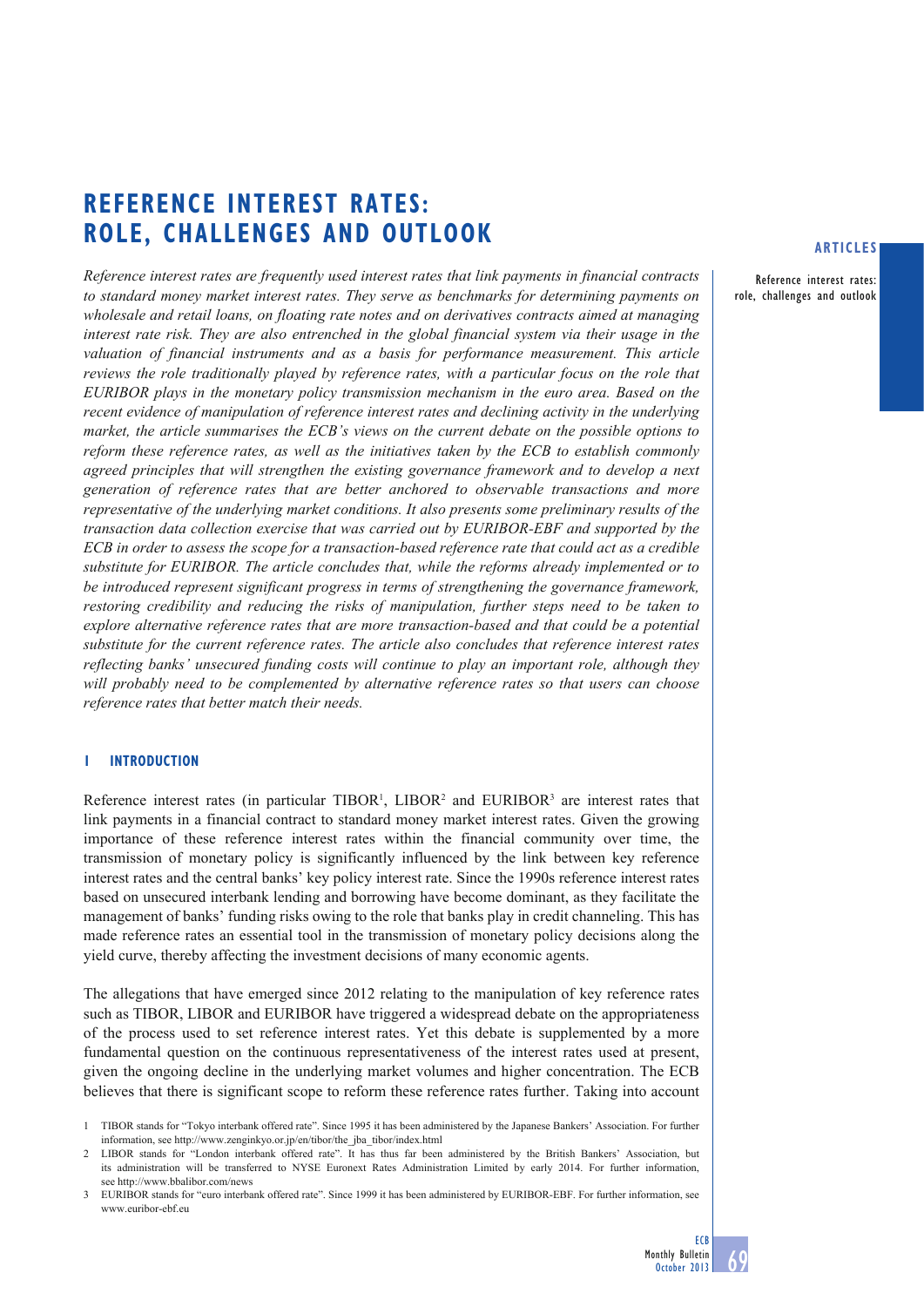the importance of these reference rates in the implementation and transmission of monetary policy, any reform should distinguish between short-term, governance-enhancing measures aimed at immediately increasing market confidence in these rates and more medium to long-term measures aimed at making reference rates more transaction-based and more representative.

The aim of this article is thus threefold. First, to recall the purpose and role of reference interest rates such as EURIBOR in the euro area and their importance from a monetary policy perspective (see Section 2). Second, to explain the background behind the current debate on the appropriateness and representativeness of the reference interest rates (see Section 3). Third, to present the various initiatives taken by the official sector, including the Eurosystem, to enhance the integrity of current reference interest rates and to encourage the adoption of more transaction-based ones (see Section 4). In conclusion, the article draws some conclusions on what has been achieved thus far and the tasks that lie ahead (see Section 5).

# **2 TRADITIONAL ROLE OF REFERENCE RATES**

To understand the importance and social value of reference interest rates such as TIBOR, LIBOR and EURIBOR, it is first essential to recapitulate the evolution of banks' funding over time, which in the 1990s gradually moved from a bank-based financial system towards a market-based financial system. Reference interest rates, such as LIBOR or EURIBOR's predecessors in the euro's legacy currencies, were initially created in the late 1980s in the context of syndicated loans as a more transparent and cost-efficient way for banks to pass on their funding costs to their customers by adding a spread to a reference rate representative of their marginal funding costs. The standardisation of the pass-through rate in financial contracts also led to the emergence of derivatives, initially in the form of forward rate agreements (FRAs) and then swaps. These derivatives allowed banks to offer fixed rate loans while hedging their variable funding costs.

# **2.1 ROLE, NATURE AND CALCULATION OF REFERENCE RATES**

Reference interest rates are snapshot assessments of certain market rates. Traditionally their role has been to determine the pay-offs of standardised financial contracts by applying a formula to the value of one or more underlying asset or price.

Based on the ESMA-EBA Principles for Benchmark-Setting Processes in the EU,<sup>4</sup> several different roles in the rate-setting process can be identified. First, there is the so-called reference rate administrator, which is the legal entity that sponsors the creation and operation of the reference rate. It is also responsible for the calculation of the reference interest rate, as well as the methodologies and governance of the rate-setting process. Second, there are the contributors, i.e. the legal entities which contribute to the reference data used in the reference rate calculation process. Third, there is the calculation agent, which is the legal entity that calculates the reference rate based on the data submitted by the contributors. This entity may coincide with the administrator or be a third party to which the administrator has assigned this role. Finally, there is the publisher, which is the legal entity that makes the reference rate values available via publicly accessible media.

Based on the data used to calculate the reference interest rates, a distinction can be made between transaction-based reference rates, which are based on the rates applied to actual transactions, and

<sup>4</sup> For further information, see www.esma.europa.eu/system/files/2013-659\_esma-eba\_principles\_for\_benchmark-setting\_processes\_in\_ the\_eu.pdf

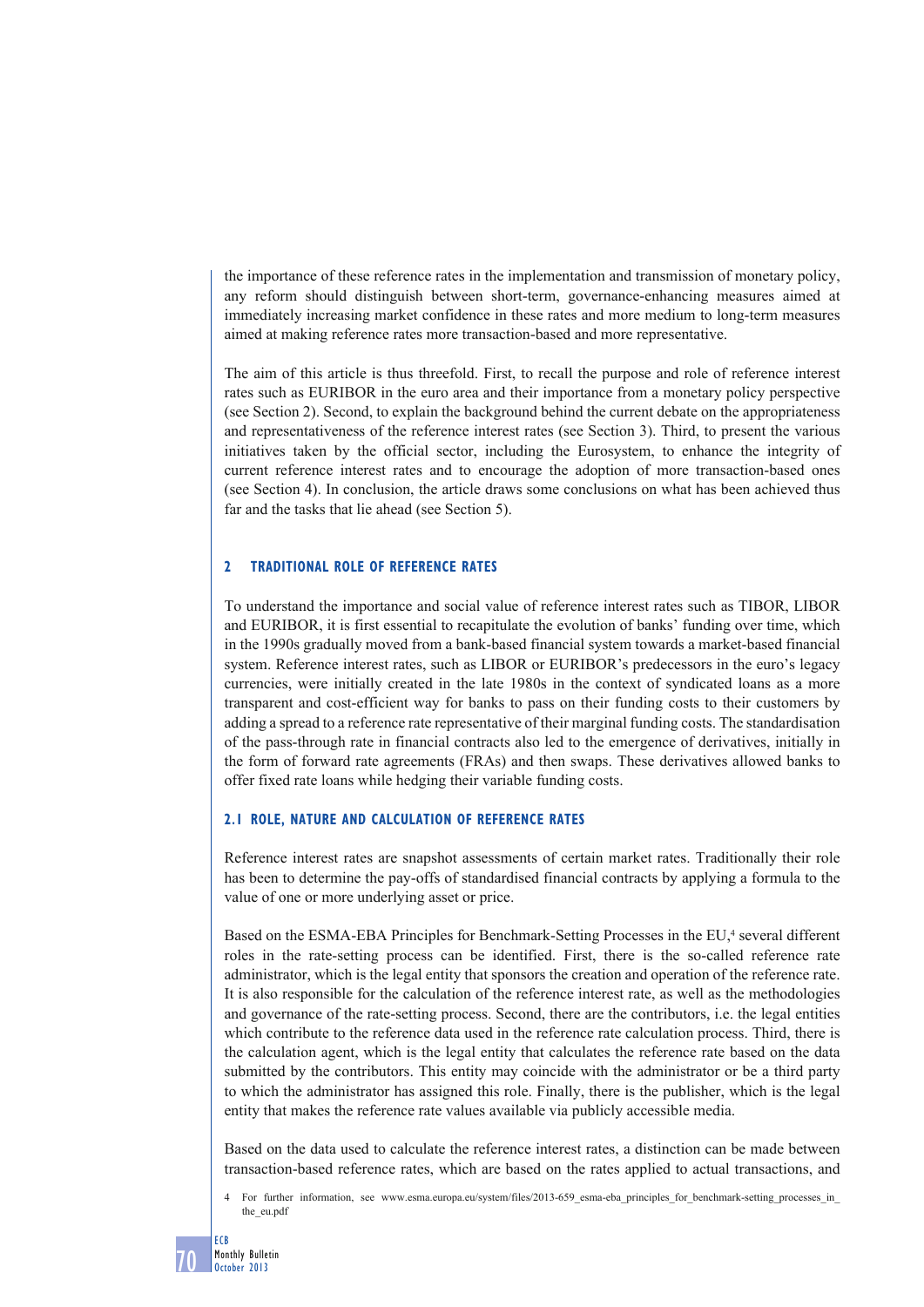Reference interest rates: role, challenges and outlook

quote-based reference interest rates, which are based on estimates of the rates at which transactions can be executed. Depending on the data submitted, unsecured market reference rates can be further differentiated between reference rates for lending and borrowing.

For example, in the specific case of the euro area and EURIBOR, EURIBOR-EBF<sup>5</sup> is the benchmark administrator, while Thomson Reuters is the calculation agent and publisher that uses data submitted by a panel of contributing banks. EURIBOR is a quote-based reference rate and is calculated as a trimmed mean after the elimination of the top and bottom 15% of the contributions. Contributions are based on the following definition: "EURIBOR® is the rate at which Euro interbank term deposits are offered by one prime bank to another prime bank within the EMU zone, and is published at 11:00 a.m. (CET) for spot value (T+2)."6 It does not necessarily refer to the interbank lending rates of the contributing bank, but rather to those at which euro interbank term deposits are offered by one prime bank to another prime bank within the euro area.7

TIBOR, administered by the Japanese Bankers Association, is based on quotes the panel of contributing banks provide on the basis of what "they deem to be prevailing market rates, assuming transactions between prime banks".There are two types of TIBOR rate, namely the Japanese Yen TIBOR and the Euroyen TIBOR, depending on whether the quotes provided refer to the Japanese unsecured call market or the Japanese offshore market.

In contrast with EURIBOR and TIBOR, LIBOR, which has so far been administered by the British Bankers' Association (BBA)<sup>8</sup> and is calculated and published by Thomson Reuters, is based on the answers provided by a panel of banks to the question: "At what rate could you borrow funds, were you to do so by asking for and then accepting inter-bank offers in a reasonable market size just prior to 11 a.m.?". Therefore, submissions are based on the lowest perceived rate at which a bank on a certain currency panel could access the interbank money market and obtain sizeable funding for a given maturity. LIBOR refers to the estimated borrowing costs charged to contributing banks and may therefore have a stronger signalling effect on the creditworthiness of these banks. Such signalling effects may have increased the incentives to manipulate individual submissions during the financial crisis.

The euro overnight index average (EONIA) is a transaction-based interest rate used for the euro area overnight segment of the money market. It is calculated by the ECB, with EURIBOR-EBF as the benchmark administrator and Thomson Reuters as the publisher, as a weighted average of the interest rates on unsecured overnight lending transactions denominated in euro reported by a panel of contributing banks. The ECB's role as the calculating agent of EONIA stems from the high level of confidentiality required for the handling of the submissions of individual bank transaction data, as well as the need to ensure that the data are treated with the utmost confidentiality by an impartial third party. The transaction-based nature of the submission minimises the extent of the subjectivity implicit in quote-based systems, reduces the risk of manipulation – although it does not eliminate it – and facilitates the ex post validation process.

5 EURIBOR-EBF is an international non-profit-making association that was founded in 1999 with the launch of the euro. Its members are the national banking associations of those EU Member States that have adopted the euro.

See http://www.euribor-ebf.eu/euribor-org/about-euribor.html

<sup>7</sup> The concept of a prime bank has recently been clarified in the Code of Conduct as "a credit institution of high creditworthiness for shortterm liabilities, which lends at competitive market related interest rates and is recognised as active in euro-denominated money market instruments while having access to the Eurosystem's (open) market operations." The concept of an interbank deposits has also been clarified in the Code of Conduct as "a cash deposit between two credit institutions, maturing by one year from inception."

<sup>8</sup> On 9 July 2013 the board of the BBA voted unanimously to approve the transfer of the administration of LIBOR to NYSE Euronext Rates Administration Limited. The BBA will hand over the administration of LIBOR to that entity following approval by the United Kingdom's Financial Control Authority. The transition to the new administrator is expected to be completed in early 2014.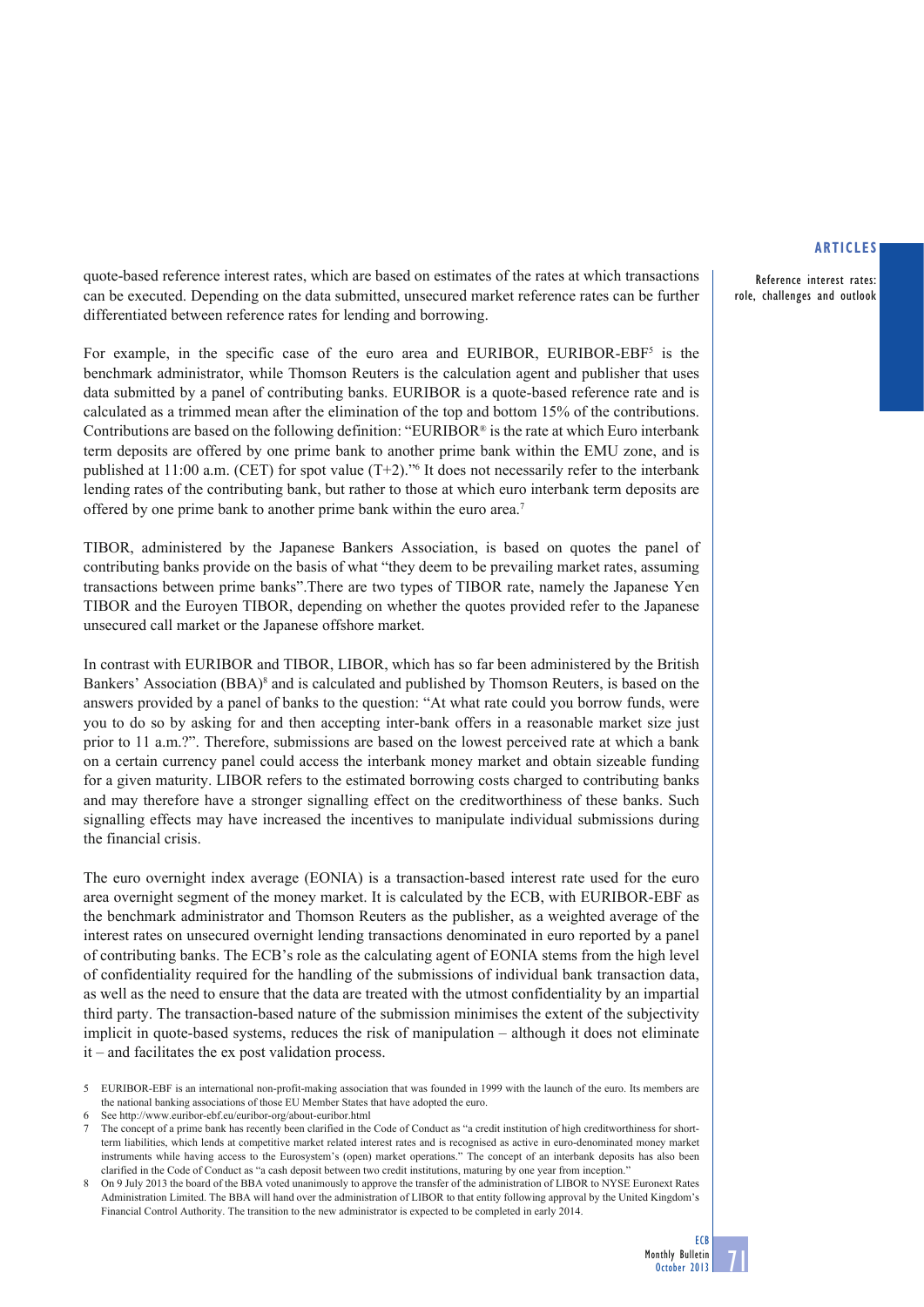#### **2.2 RELEVANCE OF REFERENCE RATES FOR EURO AREA MARKETS**

Through hedging activities (via swap and FRA contracts), there is a close link between cash (spot and term) deposit interest rates and the derivatives segments of the money market. Transactions in the cash and derivatives segments of the money market (in the euro area and other jurisdictions) are conducted mainly over the counter (OTC), which makes it difficult to trace the rates and volumes of the transactions made. This, in turn, increases the importance of having a reliable benchmark reference on a term that is representative of the funding conditions for financial contracts (retail loans, wholesale banking activities, syndicated loans) as well as OTC financial derivatives (FRAs, short and long-term swaps, swaptions) and exchange-traded financial derivatives (futures contracts and options on those futures contracts).9

In the case of the euro area, EONIA is the usual reference interest rate for euro overnight indexed swaps (OISs). EURIBOR serves as a pricing benchmark for variable rate loans and mortgages, and is the reference rate for most interest rate swaps (IRSs) and other OTC-traded derivatives, such as FRAs, and exchange-traded short-term interest rate futures contracts. The creation and trading of these instruments has developed rapidly on account of their potential for leveraging and hedging interest rate risk.10

According to the latest data available from the BIS, at the end of 2012 the notional amount<sup>11</sup> outstanding of single-currency OTC interest rate derivatives (FRAs, swaps and options) was USD 489.7 trillion.12 Of this total, the largest shares by currency were the notional amounts referenced to euro interest rates (equivalent to USD 187.4 trillion, of which USD 137.6 trillion were IRSs, USD 25.6 trillion FRAs and USD 24.2 trillion interest rate options), which were greater than the amounts referenced to US dollar rates (USD 148.7 trillion). There is broad consensus in the market that the main reference rate underlying euro interest rates is EURIBOR, although there is no mention of this in the BIS data. With regard to exchange-traded interest rate derivatives, data published by Euronext show that the total notional amount of the three-month EURIBOR futures contracts traded on the LIFFE exchange in London in 2012 amounted to  $E178.7$  trillion and that of EURIBOR options on futures was €70.7 trillion. These contracts are primarily, although not exclusively, used by banks to hedge a significant part of their balance sheet against interest rate risk while performing their maturity transformation function.

However, the traditional role of reference interest rates based on the unsecured interbank market is currently being challenged by the developments that have occurred since the onset of the financial crisis. First, the relationship between market reference rates and the individual cost of funding has been significantly weakened, as the latter reflects more frequently country-specific or bank-specific factors. Second, in terms of banks' funding, there has been a gradual, albeit significant, shift from the unsecured to the secured segment. In this regard, declining volumes and the higher concentration have called into question the representativeness of reference interest rates.<sup>13</sup> These developments may undermine the benefits of using reference rates or lead banks to charge higher spreads on

12 BIS data covering the G10 countries since the end of June 1998, as well as Australia and Spain from December 2011.

<sup>9</sup> For a full description of the LIBOR-type fixings, see Gyntelberg, J. and Wooldridge, P.D., "Interbank rate fixings during the recent turmoil", *Quarterly Review*, BIS, March 2008.

<sup>10</sup> Options now exist on both IRSs and futures contracts, which are the starting point of the price formation mechanism of market-implied volatilities for euro interest rates

<sup>11</sup> The notional value is the nominal amount of the asset, reference rate or index underlying a derivative financial instrument. It is different from the market value that results from the netting of the respective obligations of the buyer and of the seller of the contract, which represents the replacement cost of a given contract transacted at a given price at any point in time.

<sup>13</sup> See also the discussion in Brousseau, V., Chailloux, A. and Durré, A., "Fixing the Fixings: What Road to a More Representative Money Market Benchmark?", *IMF Working Paper*, No. 13/131, May 2013.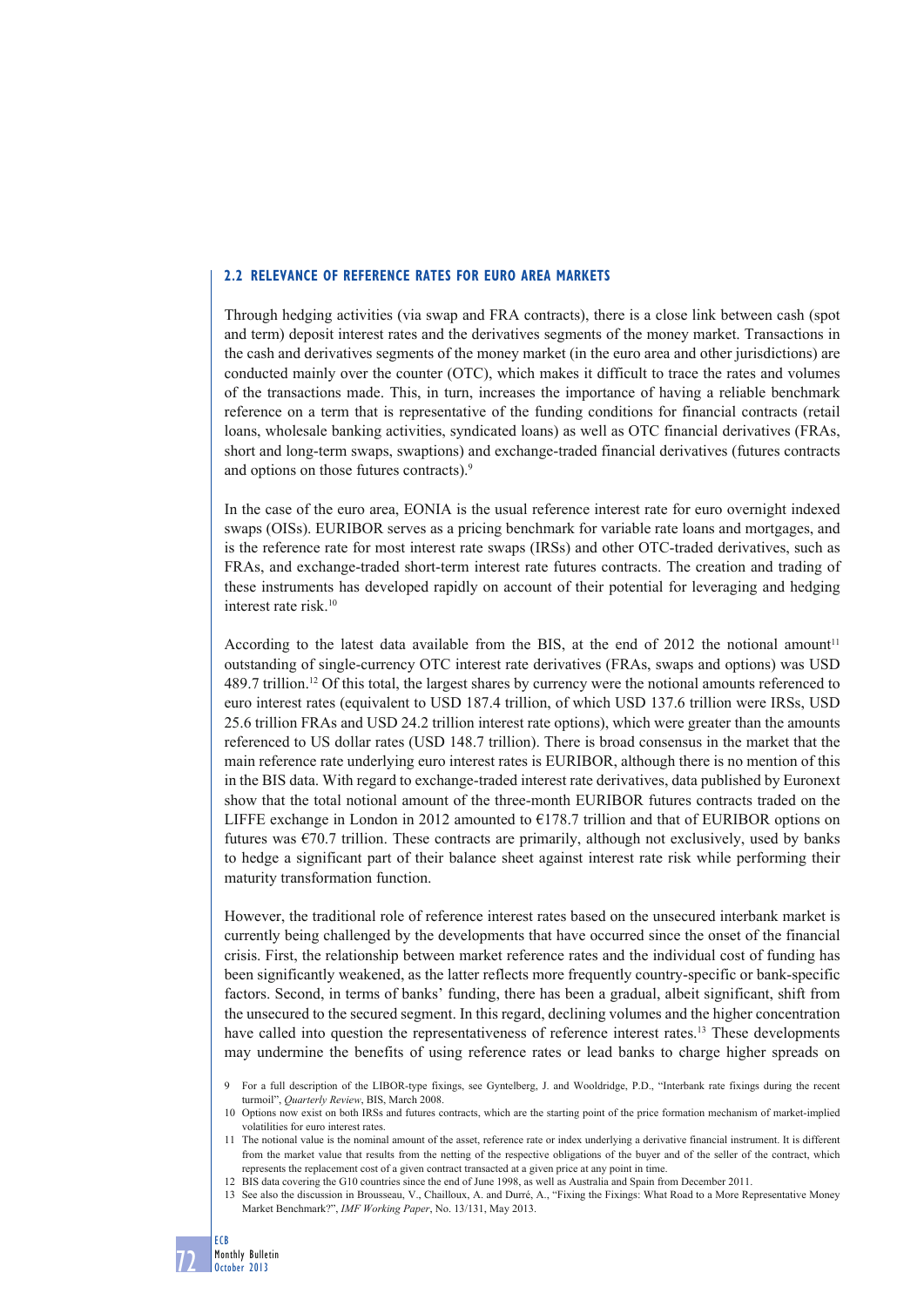Reference interest rates: role, challenges and outlook

market reference rates to compensate for adverse changes in their own refinancing costs and hedge their basis risk.

The volatility of banks' credit risk premia has also highlighted the credit risk component embedded in these rates, making them less appropriate as a proxy for risk-free rates, as they used to be perceived. In turn, the growing awareness of the credit risk component embedded in traditional unsecured market reference interest rates has pushed up demand for reference interest rates, such as OISs, to be as risk-free as possible and not to reflect the term, liquidity and credit risk premia embedded in traditional unsecured market reference interest rates. In particular, such OIS rates have increasingly been seen as more appropriate for evaluating centrally cleared standardised OTC derivatives and OTC derivative positions based on comprehensive collateralisation arrangements.

# **2.3 IMPORTANCE OF REFERENCE INTEREST RATES FROM THE MONETARY POLICY PERSPECTIVE**

From the ECB's perspective, EURIBOR and EONIA are of crucial importance for the efficient functioning of both the euro area and the international financial system. Their role has evolved over time, together with their standardisation and the increased liquidity and availability of financial instruments referring to them. Monetary policy decisions and market expectations of the future path of policy rates are directly reflected in the interest rates that serve as a reference for highly liquid and standardised derivative products, such as FRAs, futures and IRSs. In turn, these form the basis for the pricing of various, usually less liquid, marketable debt instruments, thus influencing financing and credit conditions.

Given the crucial role of EONIA and EURIBOR in the formation of both euro money market interest rates and market expectations regarding the future values of short-term interest rates, they also play an essential role in the interest rate channel, which transmits the monetary policy stance along the yield curve. Over time, they have therefore gained a social function and are now a public good. Both interest rates help to ensure a homogeneous pricing benchmark for the entire money market yield curve across the euro area.

Today, the existing reference interest rates for the unsecured market are still used as a standard in the financial industry, despite the decreasing turnover in the underlying market. As reported in the table, almost 60% of total loans to non-financial corporations in the euro area were floating rate loans at the end of March 2012; their interest rates were hence referenced mostly to EURIBOR. At the same time, the proportion of floating rate loans in total loans to households was lower, at 40%, although it had been rising over time. It is also interesting to note that these average figures for the euro area conceal significant differences between countries.

| Share of floating rate loans in total loans for the euro area |     |           |           |           |           |           |           |           |           |
|---------------------------------------------------------------|-----|-----------|-----------|-----------|-----------|-----------|-----------|-----------|-----------|
| (data as of March 2012; percentages)                          |     |           |           |           |           |           |           |           |           |
|                                                               | EA  | AT        | <b>BE</b> | <b>DE</b> | <b>EE</b> | <b>ES</b> | <b>FI</b> | <b>FR</b> | GR        |
| <b>Non-financial corporations</b>                             | 56  | 72        | 54        | 37        | 78        | 65        | 82        | 38        | 69        |
| <b>Households</b>                                             | 40  | 63        | 19        |           | 89        | 89        | 93        | 16        | 52        |
|                                                               | TE. | <b>IT</b> | LU        | <b>MT</b> | NL        | <b>PT</b> | <b>SI</b> | <b>SK</b> | <b>CY</b> |
| <b>Non-financial corporations</b>                             | 61  | 77        | 69        | 82        | 60        | 76        | 82        | 75        | 52        |
| <b>Households</b>                                             | 59  | 72        | 74        | 94        | 21        | 94        | 76        | 26        | 32        |

Source: MFI balance sheet item statistics.

Notes: Floating rate loans include short-term (less than one year) and long-term floating rate loans. All floating rate loans are pooled together with no distinction of reference rates, such that the breakdown of these loans by reference rate is not known.

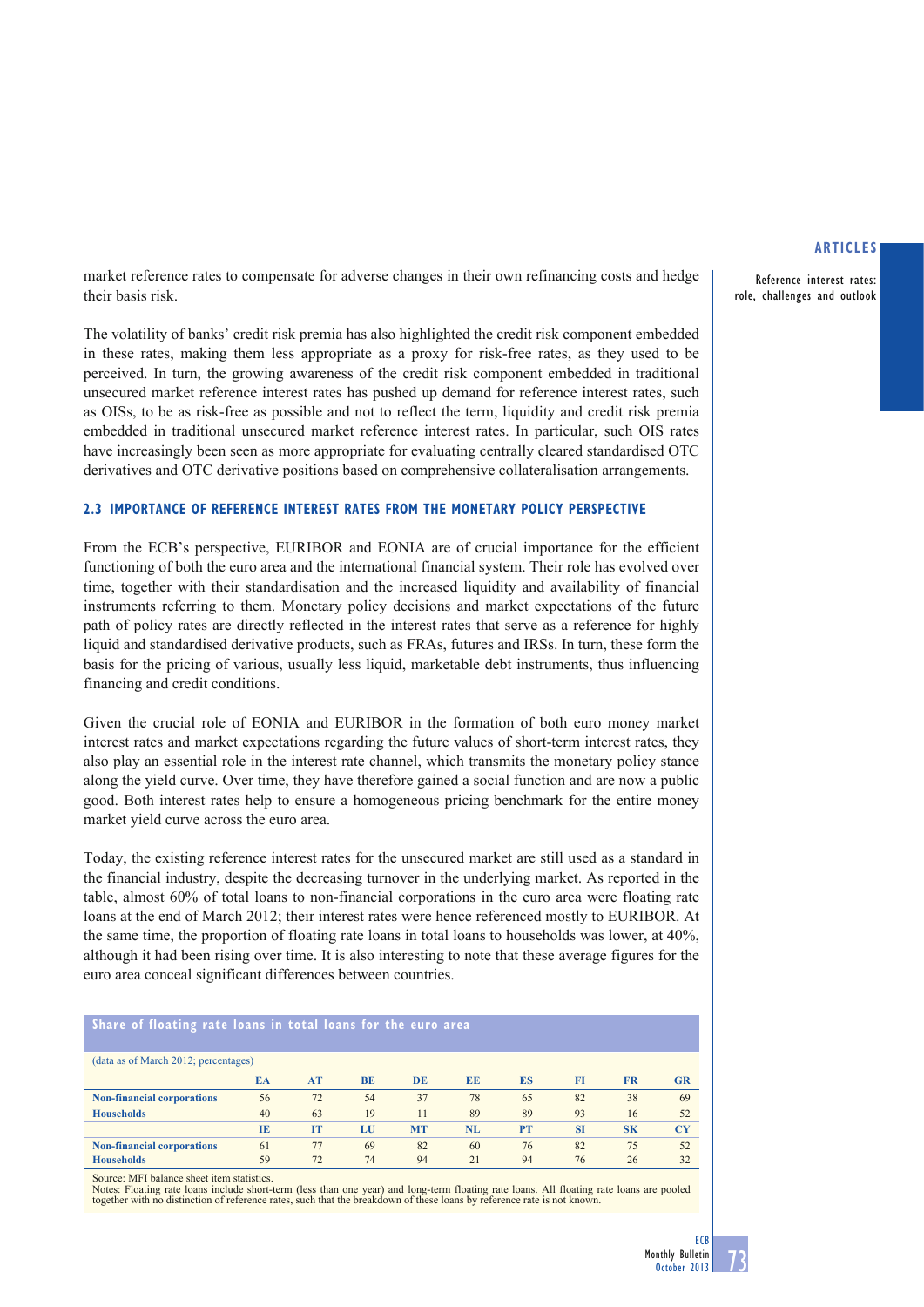Therefore, the social value of the pricing of reference interest rates appears even higher, since it affects not only the relationships between financial investors at the very short end of the yield curve, but also the relationships between banks and economic agents.

## **3 RECENT DEBATE ON REFERENCE INTEREST RATES**

The evidence and allegations of manipulation of reference rates, as well as the structural market changes that have occurred or have been gathering pace since the start of the financial crisis, have highlighted the need to change current rules and practices with regard to the determination of reference rates and move towards a more regulated approach, given that they are widely recognised as a public good.

Given the role of reference interest rates in the monetary policy transmission mechanism, as described in Section 2.3, it is also appropriate for the public sector to define which role it should play in (i) the development of commonly agreed principles to strengthen governance frameworks that enhance the reliability and integrity of reference interest rates; and (ii) the development of reference interest rates that are more representative of market conditions and which better match market participants' individual needs.

## **3.1 GOVERNANCE ISSUES SURROUNDING THE RATE-SETTING PROCESS**

A comprehensive review of all governance issues surrounding the rate-setting process has been undertaken in various jurisdictions and in several fora. The UK Treasury's Wheatley Review of LIBOR, the ESMA-EBA's Principles for Benchmark-Setting Processes in the EU, the IOSCO's Principles for Financial Benchmarks, the European Commission's forthcoming proposals for the regulation of benchmarks, as well its current proposals for a regulation on market abuse and for a directive on criminal sanctions for market abuse,<sup>14</sup> are all examples of initiatives to address, inter alia, the need to ensure that reference interest rates are adequately governed, administered and regulated in order to appropriately guard against market abuse or systematic errors.

The principles embedded in these initiatives define a sound framework for the submission process at the level of contributors, and, with regard to governance, minimise conflicts of interest within rate administrator bodies, by retaining the expertise but reducing the influence of the banking community through the involvement of other stakeholders. These principles also recommend minimum standards for calculation agents, publishers and users, as well as a stricter sanctioning regime. The timely, consistent and effective implementation of these principles should significantly limit the opportunity for abuse and improve rate-setting practices. In this respect, EURIBOR-EBF took steps to review the EURIBOR governance process and implement the recommendations set out in the joint ESMA-EBA review. These include (i) enlarging the composition of the EURIBOR Steering Committee to include non-bank stakeholders; (ii) consulting stakeholders on the number of EURIBOR tenors, with a view to preserving only those with the highest utilisation and the highest underlying transaction volume; and (iii) reviewing the key terms in the EURIBOR definition to enhance clarity. While further work needs to be undertaken in order to implement the ESMA-EBA's recommendations, these governance-enhancing actions are a major step in the right direction.

<sup>14</sup> See "Amended proposal for a Regulation of the European Parliament and of the Council on insider dealing and market manipulation (market abuse) (submitted in accordance with Article 293(2) TFEU) (COM(2012) 421 final)"; and "Amended proposal for a Directive of the European Parliament and of the Council on criminal sanctions for insider dealing and market manipulation (submitted in accordance with Article 293(2) TFEU) (COM(2012) 420 final)".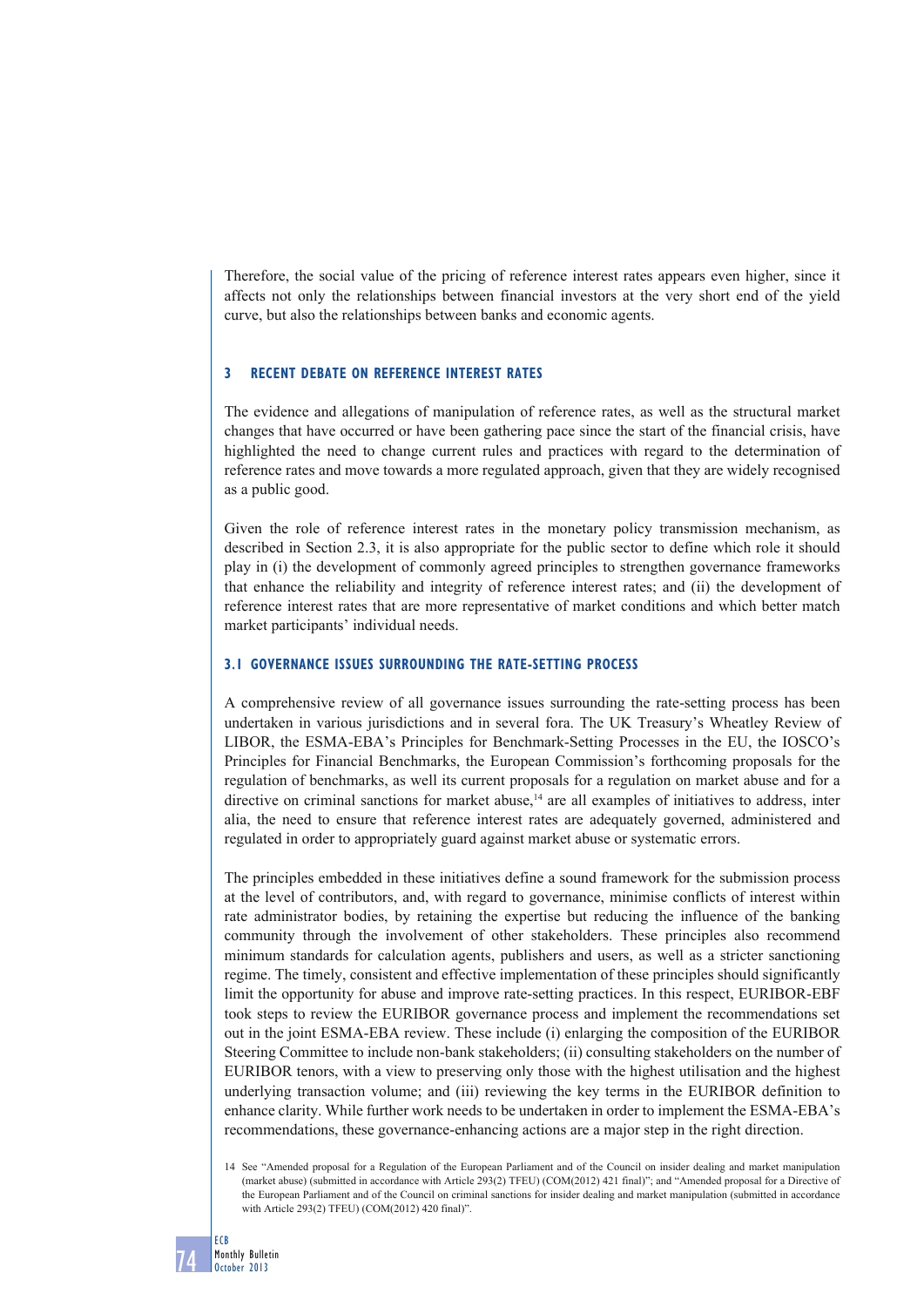Reference interest rates: role, challenges and outlook

# **3.2 REPRESENTATIVENESS OF REFERENCE INTEREST RATES**

However, in addition to the reform of the governance framework for the rate-setting process, there is the broader question as to whether the dominance of reference interest rates based on unsecured interbank markets reflecting a common bank credit risk is still appropriate today.

In this regard, it is interesting to note that the shift from unsecured to secured interbank borrowing and lending started even before the onset of the financial crisis and accelerated thereafter (see the chart).

Unsecured interbank markets have shrunk considerably, particularly for longer maturities. Therefore, the remaining market turnover is currently concentrated only within the shortest maturities, as confirmed by the results of the

data collection exercise undertaken by the ECB (see the box). Changes to the liquidity regulations, such as the introduction of the Liquidity Coverage Ratio (LCR) and the Capital Requirements Directive (CRD IV), which are aimed at reducing and better managing liquidity and counterparty credit risks, provide further incentives to shift from unsecured to secured interbank markets and to limit unsecured interbank activity to shorter maturities. Moreover, the dispersion of bank credit risk has increased sharply, implying that the true refinancing costs of banks deviate from – and are likely to be much more volatile than – the lending rates between prime banks referenced to EURIBOR, which used to be seen as a proxy for a risk-free rate.

The contraction in volumes of unsecured interbank markets, as well as the other structural changes described in Section 2.2, call into question the continuous representativeness of the current reference interest rates for the segmented and heterogeneous borrowing conditions in the unsecured interbank market. The challenge is to identify the necessary design changes to such unsecured market reference rates in order to preserve and enhance their representativeness. In fact, in spite of these developments, reference interest rates reflecting banks' unsecured funding costs and incorporating a generic bank credit risk premium are very likely to remain necessary for some users as a benchmark of the "true" costs at which banks can obtain wholesale market liquidity and not – as in the secured market – exchange cash for another asset. Another challenge is how to facilitate greater diversity in the use of reference interest rates that better match users' needs. This would require a greater availability of reference rates that do not incorporate a bank credit risk premium, but which instead are more similar to risk-free rates or reflect a sovereign risk premium.15



**Aggregated average daily turnover of the** 

(index: aggregated average daily turnover volume in  $2002 = 100$ )

**euro money market**

Source: Euro money market study, ECB, December 2012.

<sup>15</sup> An example of a reference rate that reflects a sovereign risk premium is the TEC 10 index ("*Taux de l'échéance constant à 10 ans*") in France. The index value represents the yield to maturity of a fictitious OAT ("*obligation assimilable du Trésor*", namely French public bond) with a constant maturity of precisely ten years. It is based on primary dealers' quotes at 10 a.m. on the secondary market for two OAT benchmark issues that are closest to ten-year maturity. The four highest prices and the four lowest prices are eliminated, and the average of the remaining prices is converted into an equivalent yield to maturity for each OAT. The TEC 10 daily reference value is then calculated by linear interpolation of the equivalent average yield of the two OATs.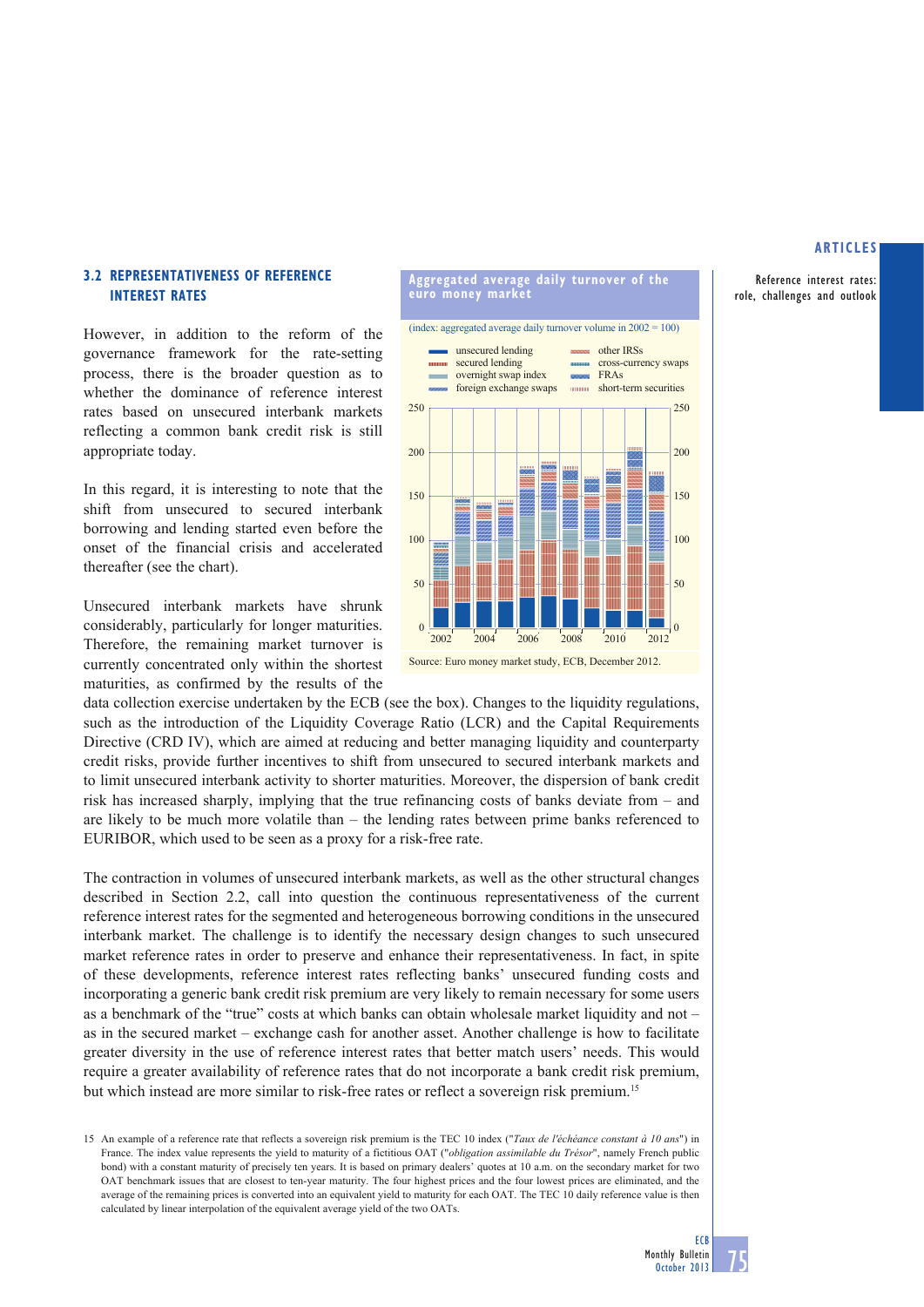## **3.3 ROLE OF PUBLIC AUTHORITIES AND CENTRAL BANKS**

Given the importance of reference interest rates in the economy and their role as a public good, the Economic Consultative Committee of the BIS established a working group16 to study issues relating to the use and production of reference interest rates from the perspective of central banks, and encouraged public authorities and central banks to support the reliability, integrity, robustness and representativeness of reference rates. In particular, it recommended that central banks become involved in the reform of reference interest rates by (i) ensuring an appropriate governance framework to uphold the reliability and integrity of reference rates; and (ii) facilitating market choices in a changing financial system.

#### **4 CONTRIBUTION OF THE ECB TO THE DEBATE**

The ECB believes that the systemic relevance of reference rates justifies actively involving central banks in the reform process. To uphold the reliability, integrity and representativeness of key euro area reference interest rates, the ECB has actively participated in the consultations on reference interest rates launched by the European Commission, the ESMA-EBA and the IOSCO.<sup>17</sup> These initiatives complement each other: the ESMA-EBA and Commission's initiatives are broader in scope, although limited to the EU, while the IOSCO's principles are narrower and focused on financial market benchmarks, and apply at the international level. Notwithstanding this role of central banks, the ECB believes that choosing reference rates that better reflect end-user needs is ultimately the responsibility of the users themselves.

The ECB's initiatives can be summarised as follows: (i) participation in public consultations of regulators; (ii) public reminders to banks to act responsibly and assume collective responsibility to safeguard the functioning of key reference rates, thus preventing potential disruption to the functioning of financial markets while the regulatory framework is being refined; and (iii) acting as a catalyst for private market initiatives to assess the options for reforming the current reference rates, in particular EURIBOR.

The views of the ECB on the governance issues and options for reforming current reference interest rates in order to preserve and enhance their representativeness are described in the next two subsections.

## **4.1 OPTIONS FOR REGULATION AND GOVERNANCE REFORM**

In its reply to the European Commission's public consultation, the ECB recommended adequately defining the principles and procedures for the four key processes surrounding the computation of EURIBOR: (i) rate submission at the level of the panel bank to ensure that rates are accurate and conflicts of interest are prevented; (ii) rate calculation with a better definition of the responsibilities of the calculation agent and the legal responsibilities of all parties involved in case of suspect/ unusual quotes; (iii) benchmark administration to ensure the independence of the administrator from the banking community and a greater diversity of its members with more clearly defined

<sup>16</sup> See http://www.bis.org/publ/othp19.htm

<sup>17</sup> See *European Commission's public consultation on the regulation of indices – Eurosystem's response*, ECB, Frankfurt am Main, 14 November 2012; *Eurosystem's response to IOSCO's consultation report on financial benchmarks*, ECB, Frankfurt am Main, 11 February 2013; and *Eurosystem's response to the EBA and ESMA's public consultation on the principles for benchmark-setting processes in the EU*, ECB, Frankfurt am Main, 11 February 2013.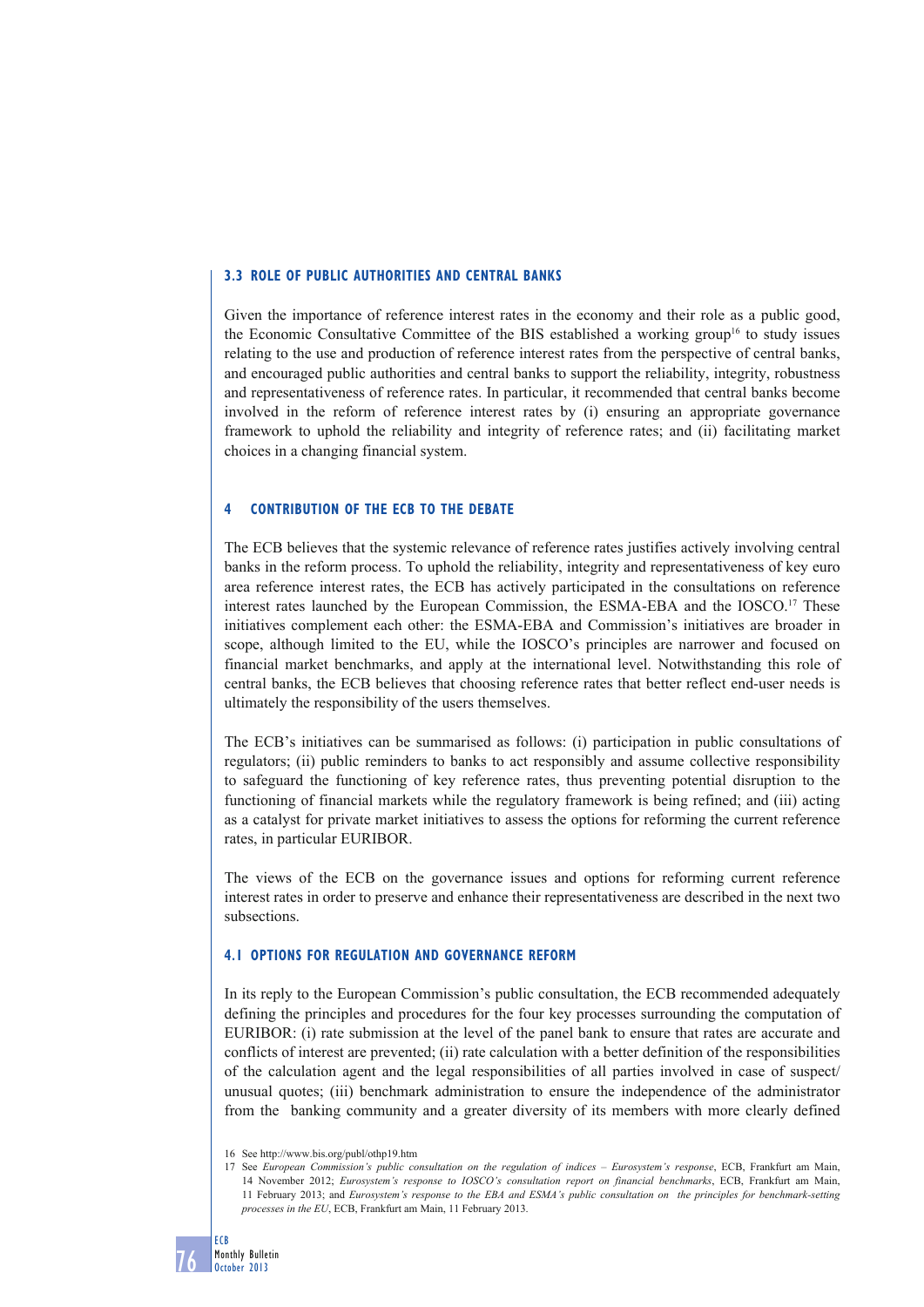Reference interest rates: role, challenges and outlook

responsibilities; and (iv) ex post validation by independent entities to validate the quality of the contributions and of the rate submission process.

On 8 February 2013 the ECB also welcomed the European Commission's intention to regulate systemically important reference interest rates and to include in its forthcoming legislative proposal the power to compel mandatory submissions for systemically important reference interest rates, in order to ensure an appropriate level of bank participation.18 In particular, the ECB believes that it is crucial that banks remain in, or join, the EURIBOR and EONIA panels to prevent potential disruptions to the functioning of the financial markets, as well as to ensure an appropriate level of rate representativeness while the regulatory framework is being refined. In the same vein, the ECB welcomed on 31 May 2013 EURIBOR-EBF's decision to introduce separate EONIA and EURIBOR panels with a view to encouraging banks to join or rejoin the respective panels according to their level of activity and knowledge of market segments.19

While supporting these initiatives and expressing the hope that they are adopted and enter into force quickly, the ECB, in its responses to the IOSCO's and the ESMA-EBA's consultations, also laid down certain criteria that the regulatory process and the governance reforms should meet.

Regulatory requirements and supervisory practices should be commensurate with the identified risks to avoid placing unnecessary or excessive burdens on rate contributors. An appropriate balance should be found between a sound production process with adequate controls and safeguards on the one hand and cost efficiency on the other.

Practices across national jurisdictions should be harmonised. The ECB considers that LIBOR, EURIBOR and other systemically important reference interest rates should be regulated, given their role as a public good. However, in order to be both efficient and effective, regulation and supervision needs to be based on principles introduced in a consistent manner at the international level. Non-harmonised regulation, different interpretations of the same laws and principles and unaligned actions by national supervisors could lead to an uneven playing field, decreasing incentives for voluntary participation and potentially encouraging regulatory arbitrage.

Methodological changes should be appropriate and timely. The ECB welcomes the resolve to strengthen the methodology for the production of reference rates through a more precise definition of their constituent elements and through more representative and transparent data compilation procedures. However, the choice of appropriate and detailed changes to the methodologies should be left to private reference rate administrators and the timeline of any changes should be based on a realistic time frame, also considering the current state of financial markets and the lack of obvious alternatives to the current reference rates.

# **4.2 OPTIONS TO ENHANCE THE REPRESENTATIVENESS OF REFERENCE INTEREST RATES**

The ECB believes that a shift towards a more transaction-based approach to calculating the current reference interest rates would increase their representativeness, while also enhancing their credibility and integrity. The merits of and the best method for shifting towards a more transaction and market-based reference interest rate for an unsecured money market need careful consideration.

<sup>18</sup> See *ECB welcomes the European Commission's intention to regulate systemically important reference rates*, ECB, Frankfurt am Main, 8 February 2013.

<sup>19</sup> See *ECB welcomes the introduction of separate EONIA and EURIBOR panels and encourages banks' participation*, ECB, Frankfurt am Main, 31 May 2013.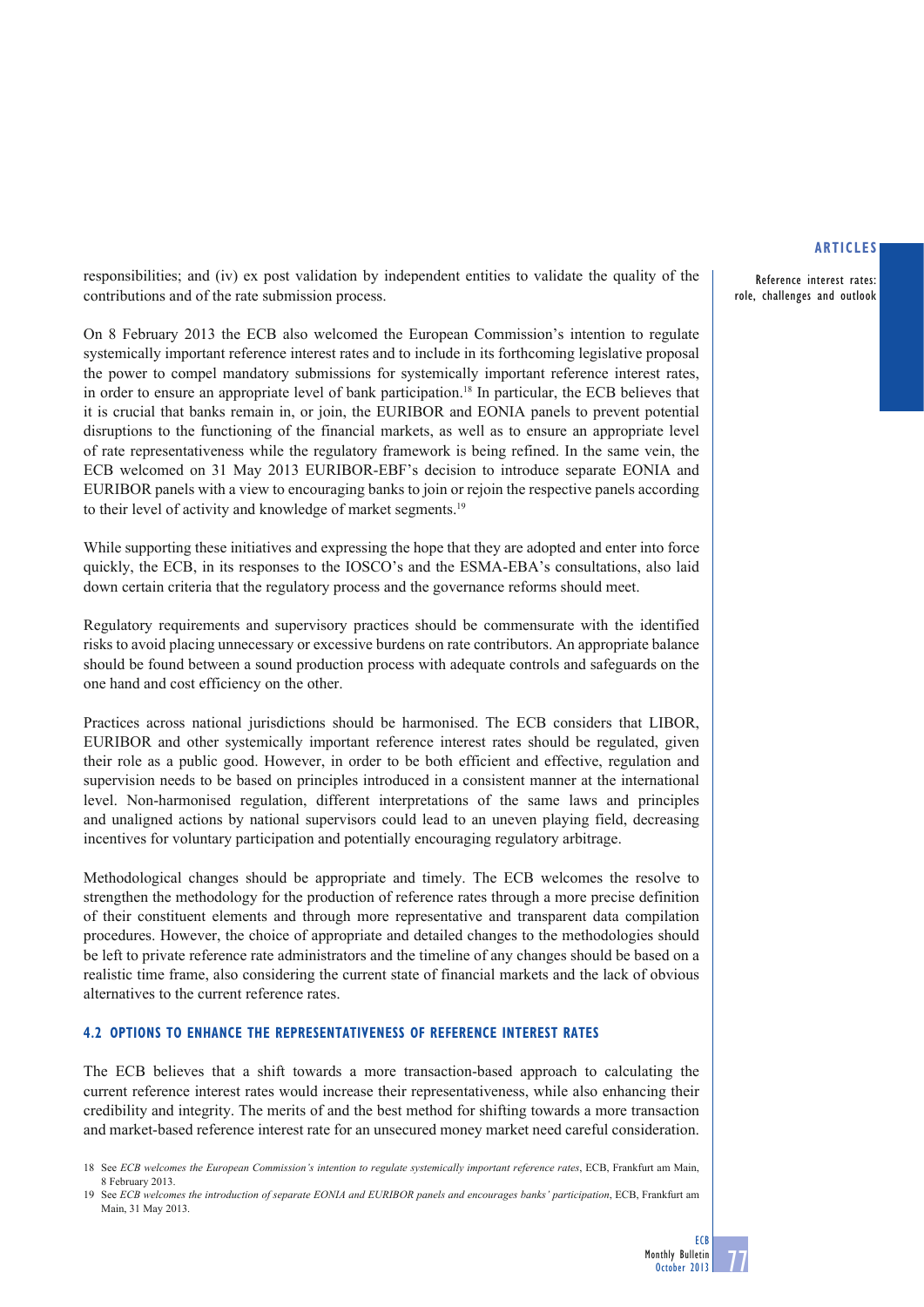Acting as a catalyst for private market initiatives, the ECB conducted a data collection exercise on behalf of EURIBOR-EBF (see the box) in order to be able to better assess the feasibility of such a shift and its modalities. The exercise confirmed that the significant structural and conjunctural contraction in unsecured, interbank money market volumes is limiting unsecured turnover to shorter maturities. While the turnover for these shorter maturities is limited and raises challenges in terms of establishing a purely transaction-based reference rate, further measures could be taken to increase the underlying turnover. These include a widening of the corridor around standard tenors to capture non-standard transactions and the inclusion of further bank liabilities that play an important role in banks' overall wholesale funding costs. Such measures are currently being investigated with the help of a further data collection exercise also being conducted by the ECB on behalf of EURIBOR-EBF.

Furthermore, while there are significant differences between transaction-based rates and the quotebased EURIBOR, the data collection exercise, although not aimed at assessing the accuracy of EURIBOR, showed that past EURIBOR fixings were broadly in line with the results that could be derived from transaction-based rate calculations.

## **Box**

#### **MAIN FINDINGS OF THE DATA COLLECTION EXERCISE AND THE DESIGN OF A NEW REFERENCE RATE**

In February 2013, the ECB, in cooperation with EURIBOR-EBF, initiated a data collection exercise aimed at assessing the feasibility of a transaction-based euro money market reference rate and its modalities. As an impartial player in the money markets, the ECB offered to collect, on behalf of EURIBOR-EBF, daily transaction data from participating banks and to undertake an analysis that would form the basis of further assessment by EURIBOR-EBF and participating banks. During the second quarter of 2013, the ECB collected data from 59 European banks representing current and previous EURIBOR panel members. The scope of the data collection was set deliberately wide to capture banks' unsecured borrowing and lending volumes beyond interbank transactions. On the borrowing side, the data collected included funding through interbank deposits, deposits from other financial but not credit institutions, deposits from the official sector and deposits from the issuance of short-term securities. On the lending side, data on interbank lending and investment via the purchase of short-term securities issued by other banks and non-financial corporations were collected. The reference period was from 3 January 2012 to 28 February 2013, which was considered long enough to be able to draw significant conclusions while remaining cost-efficient. Among the participating banks, 50 are based in the euro area while the remaining nine are based in other EU and EFTA countries. In terms of credit quality, three-quarters of the banks are of medium and high credit quality (of a P-1 and P-2 investment grade respectively, when using Moody's short-term rating equivalents). The purpose of this box is thus to recap the main findings of this data collection exercise conducted by the ECB on behalf of EURIBOR-EBF.

The analysis was conducted taking into account the following five characteristics that the new reference rate would need to have in order to meet the principles laid down by the International Organization of Securities Commissions (IOSCO) and the Bank for International Settlements (BIS). Each of these characteristics was further qualified to assess conformity with the abovementioned principles: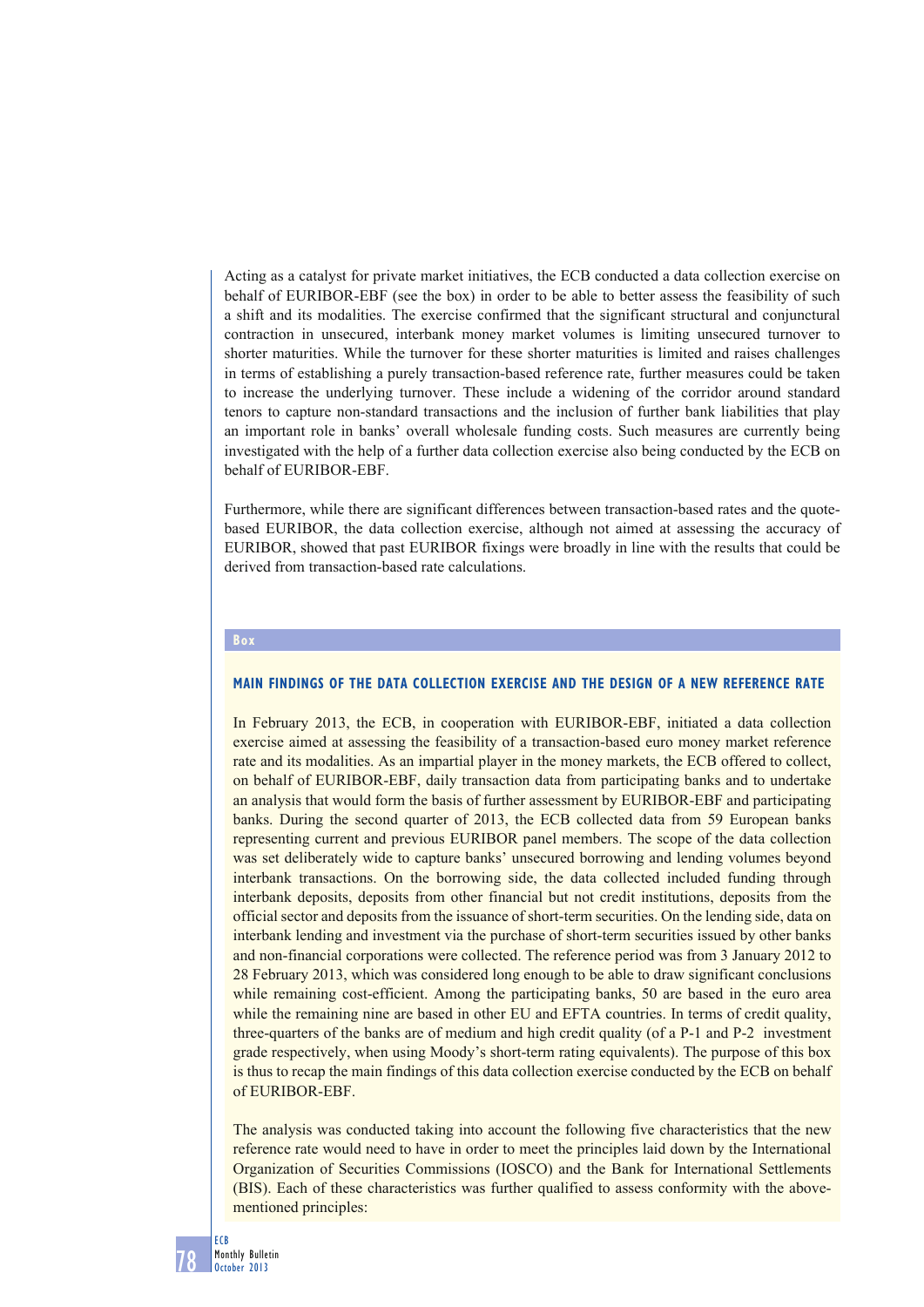Reference interest rates: role, challenges and outlook

- (a) Robustness and resiliency: there should be an adequate daily volume and number of contributors. If not, there should be a suitable and credible fall-back mechanism.
- (b) Representativeness: the new rate needs to be representative of the market it intends to measure – the wholesale senior unsecured bank credit market. The level and correlation of the rate in relation to other relevant market rates, as well as the representativeness of the test panel of the targeted market, are useful indicators.
- (c) Usability: in order to be adopted by the market, a reference rate needs to be available on a daily basis, have a simple computation mechanism, a relatively low volatility and predictable behaviour in relation to the underlying credit.
- (d) Reliability: the new reference rate should allow minimum scope for manipulation, both through its governance and computational mechanism.
- (e) Transparency: the determination of the rate needs to be sufficiently transparent in order to be credible and meet governance standards.

Therefore, a sufficient transaction volume is considered a fundamental attribute of a robust reference rate. In this respect, several observations can be drawn from the ECB's data collection as reported in Table A, which displays the average daily volume data at various maturities (or tenors) and for both borrowing and lending transactions with different counterparty sectors. First, the daily volumes for each type of transaction considered individually are small. The volumes in the interbank market confirm the results of the ECB's annual euro money market survey, namely that interbank activity is concentrated within short tenors, with few volumes beyond one week. The other most active tenors are one and three-month tenors, although volumes are low on both the borrowing and lending sides, with average daily turnover below €300 million. Second, interbank borrowing generally has the highest daily turnover among the wholesale funding transaction types considered. Third, funding via the issuance of short-term fixed rate securities plays an important role in unsecured bank term funding: beyond two months, the average daily issuance of short-term securities exceeds the daily turnover in the other borrowing types. Finally, even by aggregating all borrowing or lending transactions, the average daily turnover remains low: if all borrowing transaction types are aggregated, volumes over the period

#### **Table A Average daily volumes, January 2012 to February 2013**

| (EUR millions)                               |       |     |     |                                                    |            |            |          |
|----------------------------------------------|-------|-----|-----|----------------------------------------------------|------------|------------|----------|
|                                              |       |     |     | one-week one-month two-month three-month six-month |            | nine-month | one-vear |
| Deposits from credit institutions            | 1,317 | 299 | 41  | 184                                                | 58         | 16         | 55       |
| Deposits from other financials               | 1.153 | 217 | 50  | 117                                                | 33         | 25         | 25       |
| Deposits from official sector                | 802   | 259 | 69  | 246                                                | 26         | 13         | 11       |
| Short-term securities                        | 314   | 217 | 148 | 545                                                | 119        | 41         | 81       |
| <b>All borrowing</b>                         | 3.527 | 939 | 230 | 1.083                                              | <b>210</b> | 37         | 142      |
| Lending to banks (Deposits)                  | 929   | 202 | 111 | 167                                                | 33         | 28         | 31       |
| Lending to banks (Short-term paper)          | 30    | 108 | 46  | 69                                                 | 24         | 84         | 106      |
| Lending to non-financials (Short-term paper) | 60    | 138 | 29  | 67                                                 | 28         | 8          | 11       |
| <b>All lending</b>                           | 972   | 396 | 120 | 248                                                | 50         | 27         | 46       |

Note: Daily averages are calculated for the days with turnover activity and non-zero contributions.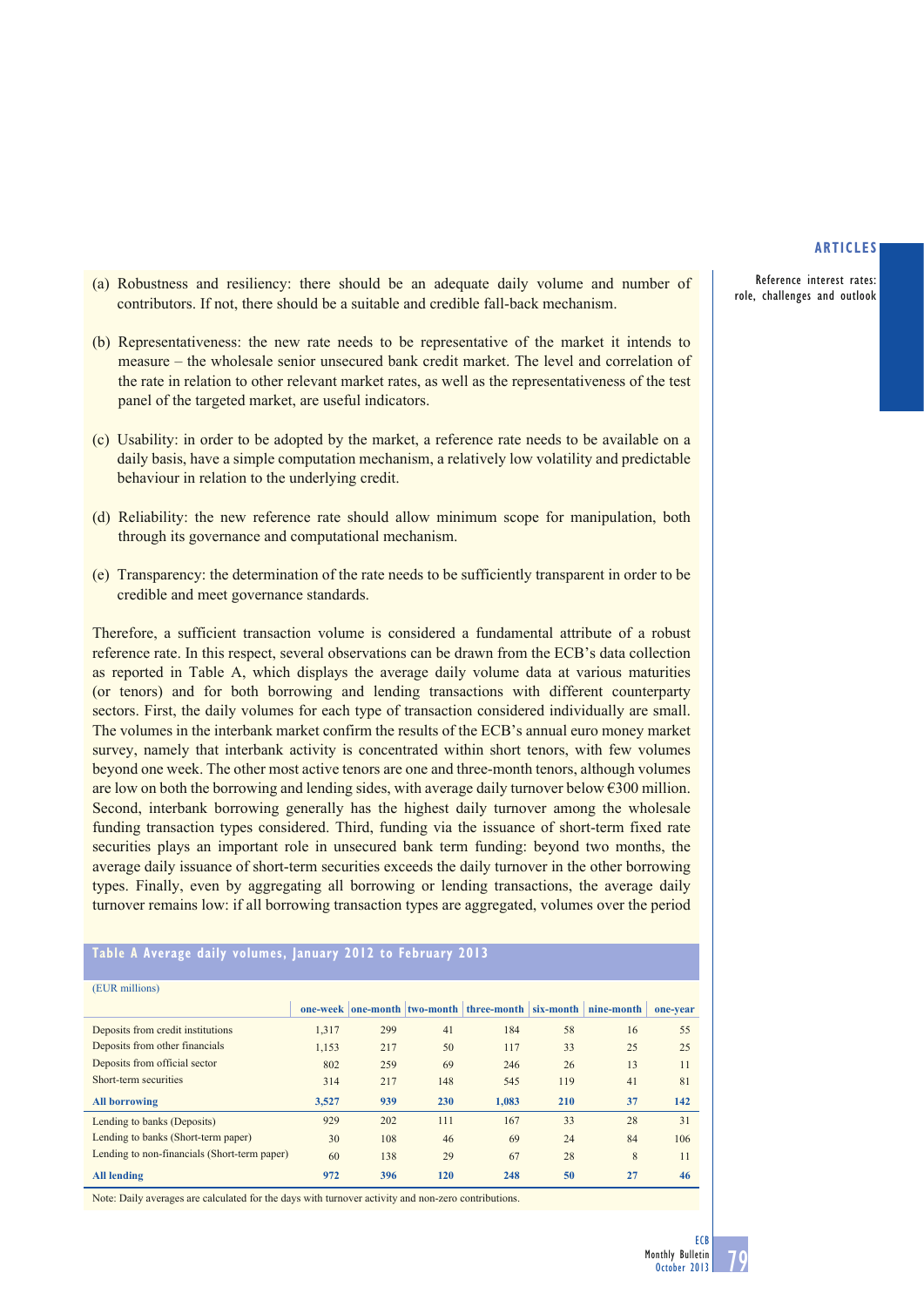are around  $\epsilon$ 3 billion for one-week transactions,  $\epsilon$ 1 billion for one and three-month transactions and less than  $\epsilon$ 250 million for longer tenors; aggregated volumes on the lending side are even lower.

The evidence reported in both Table A and Chart A highlights the difficulty of building a transaction-based reference rate that is a direct substitute for EURIBOR based on unsecured interbank lending volumes alone and for all tenors. Chart A (a) illustrates that, while for oneweek maturities there is market activity every day, for the one and three-month tenors there are no transactions on 2% and 13% of business days respectively (see Charts A (c) and (e)). While there are important methodological differences between EURIBOR and the aggregate rate computed on the basis of the lending data collected in this exercise, Chart A also shows that EURIBOR rates broadly followed the evolution of average interbank lending rates (see Charts A (a), (c) and (e)). This exercise also suggests that counterparty credit standing plays an important role in the aggregate interbank lending levels. Indeed, while the levels of average interbank lending rates with a maturity of less than three months are above those of EURIBOR, for longer tenors they are below EURIBOR, as borrowers are likely to be of a higher credit quality.

Charts A (b), (d) and (f) show, in perspective, the volume and rate developments of the three most active borrowing tenors and the relationship with EURIBOR during the period under

| <b>Robustness/resiliency</b><br>(All borrowings) | <b>Dimensions</b>                                                      | <b>Tenors</b>             | January 2012 to<br>February 2013                                                                                          | <b>July 2012 to</b><br><b>February 2013</b>                                                                                         |  |
|--------------------------------------------------|------------------------------------------------------------------------|---------------------------|---------------------------------------------------------------------------------------------------------------------------|-------------------------------------------------------------------------------------------------------------------------------------|--|
|                                                  | Volume suffiency                                                       | one-week                  | € 3.5 billion                                                                                                             | $€$ 2.9 billion                                                                                                                     |  |
|                                                  | (daily average)                                                        | one-month and three-month | $\in$ 09-1.1 billion                                                                                                      | $\in$ 0.6-0.8 billion                                                                                                               |  |
|                                                  | Volume distribution                                                    | one-week                  | 1% of days daily volume<br>$\leq \epsilon$ 1 billion 1% of days<br>daily volume<br>$\leq \epsilon$ 0.25 billion           | 1% of days daily volume<br>$\leq$ € 1 billion 1% of days<br>daily volume<br>$\leq \epsilon$ 0.25 billion                            |  |
|                                                  | (% of days in which<br>daily volume<br>$\leq$ a threshold)             | one-month and three-month | $\sim$ 25%-30% of days daily<br>volume $\leq 0.50$ billion<br>10% of days<br>daily volume<br>$\leq \epsilon$ 0.25 billion | $\sim$ 40%-50% of days daily<br>volume $\leq 0.5$ billion<br>$\sim$ 10%-15% of days<br>daily volume<br>$\leq \epsilon$ 0.25 billion |  |
|                                                  | Volume concentration<br>(% of days in which<br>one or two contributors | one-week                  | <1%                                                                                                                       | 1%                                                                                                                                  |  |
|                                                  | account for 80% or more<br>of the daily volume)                        | one-month and three-month | $~15\% - 20\%$                                                                                                            | $\sim$ 20%-30%                                                                                                                      |  |
|                                                  | Contributor sufficiency                                                | one-week                  | 27                                                                                                                        | 24                                                                                                                                  |  |
|                                                  | (daily average)                                                        | one-month and three-month | $16 - 17$                                                                                                                 | 14                                                                                                                                  |  |
|                                                  | Contributor distribution                                               | one-week                  | Number of contributors<br>equal or above<br>15 every day                                                                  | Number of contributors<br>equal or above<br>15 every day                                                                            |  |
|                                                  | (% of days in which<br>number of contributors<br>$\leq$ a threshold)   | one-month and three-month | 3%-5% of days<br>$<$ 10 contributors<br>$~15\% - 20\%$ of days<br>$<$ 15 contributors                                     | 5%-8% of days<br>$<$ 10 contributors<br>$\sim$ 30%-35% of days<br>$\leq$ 15 contributors                                            |  |

# **Table B Summary of the results of robustness tests for all borrowing transactions**

80 ECB Monthly Bulletin October 2013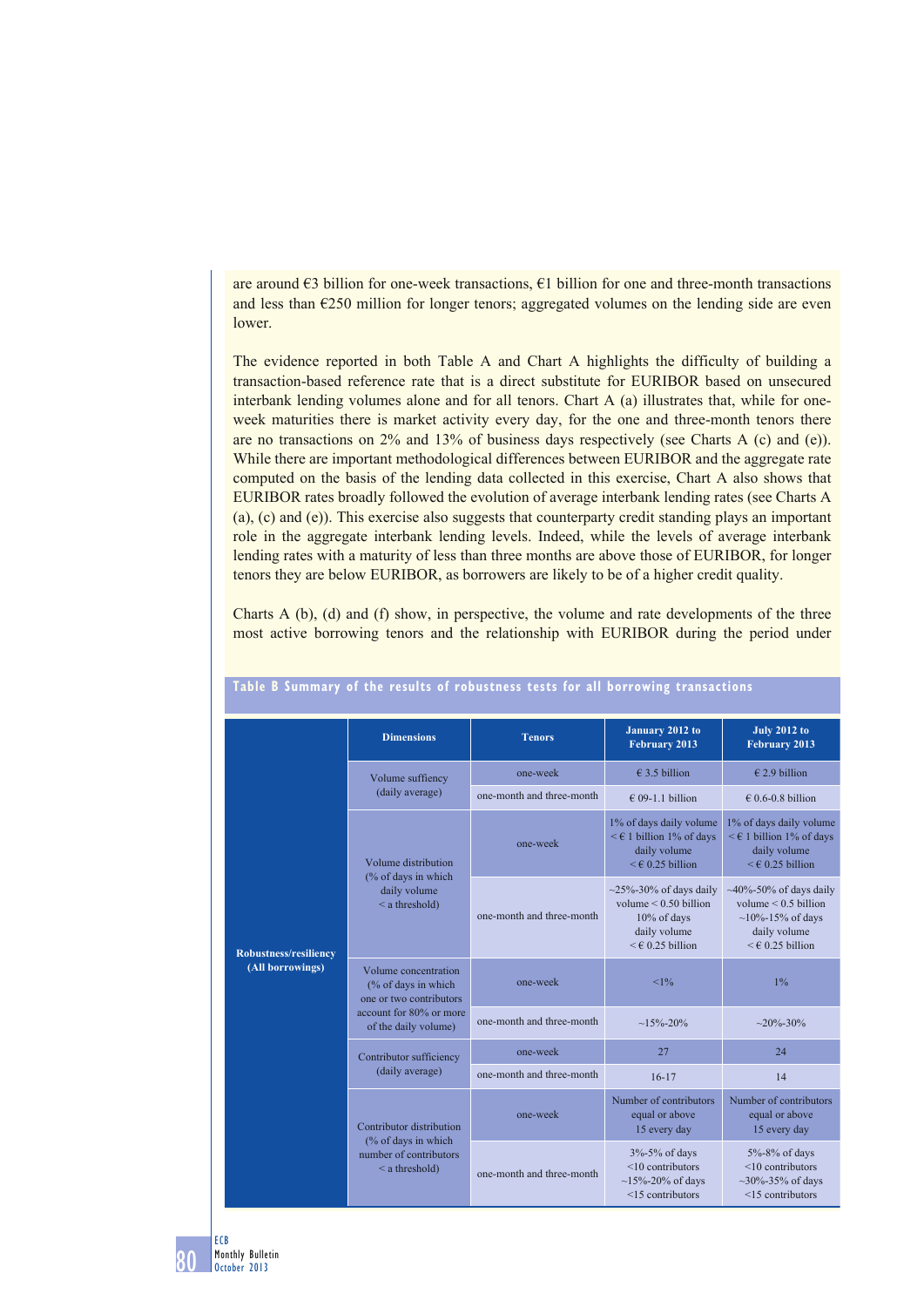Reference interest rates: role, challenges and outlook

review. The test results show that the aggregated borrowing rates are lower than EURIBOR for all tenors. While there are differences between aggregated borrowing levels and EURIBOR, Charts A (b), (d) and (f) show that aggregated borrowing levels mostly track EURIBOR rates. They also show that some divergences occur in a fast-changing rate environment, for example at the beginning of 2012, when, for the one-week tenor, borrowing rates adjusted downwards more quickly than EURIBOR rates.

Chart B shows the computational results of the data collection exercise when aggregating the daily turnover of various transactions on the borrowing side for various maturities. Several observations can also be made. First, the percentage of zero transaction volumes mostly occurred at longer maturities (or tenors), as reported in Chart B (a). Second, Charts B (b) and (c) – illustrating the average rate (computed as a median) spread to EURIBOR – shows that the average rates for the most active tenors were relatively close to each other and the spread to EURIBOR was limited for most of the borrowing transaction types. Chart B (d) shows that, in general, there is potential to aggregate borrowing data across different transaction types without causing significant additional rate volatility. Such volatility could arise as a result of daily changes in the sectoral composition if borrowing levels across different transaction types are significantly different and, as is the case in the current transaction analysis, if some transaction types are more represented than others in the daily rate computation.

Table B summarises the robustness characteristics of aggregated borrowing for the three most active tenors. Several results can be highlighted. First, the daily turnover decreased by about 30% following the ECB's deposit rate cut to zero in July 2012 (the second period of the test), since banks attracted fewer deposits at the lower interest rate levels. For the one-week tenor, these interest rate levels were close to zero or even negative in the case of higher rated banks. Second, the daily volumes are frequently low for tenors beyond one week, dropping below  $\epsilon$ 0.5 billion for a significant number of days. This volume distribution deteriorates significantly in the second period. Third, while in more than four out of five days the number of contributors for the three tenors is higher than 15, in many cases a small number of contributors accounts for most of the volume: for the one and three-month tenors, one or two contributors account for at least 80% of the daily volume approximately 15%-20% of the time. The volume concentration increases significantly in the second period.

The definition of the reference rate and the composition of the bank panel are key determinants of rate characteristics, such as the level of the rate itself and its volatility. The differentiation of credit profiles among panel banks results in different composite borrowing rates when different rate computational methodologies are used. Charts B (c) and (d) show that, for all borrowing, computing the rate as a median of individual contributions – as opposed to using other data aggregation methodologies, such as the volume-weighted average (VWAR), the weighted trimmed mean or the trimmed mean – results in lower rate levels and volatility of rate spread relative to EURIBOR. This is explained by the fact that the median measures the borrowing rate for the typical bank in the sample, which is predominantly higher rated. The test panel heterogeneity has a greater impact for lower volume tenors (Chart B (d)), where daily rates are at times more significantly impacted by contributions which are not necessarily representative of the borrowing rates of most panel banks. Looking ahead, the trade-offs between the representativeness of the rate according to its definition, usability and reliability could be further considered in the reference rate design, together with measures that could increase the volume while also addressing panel heterogeneity.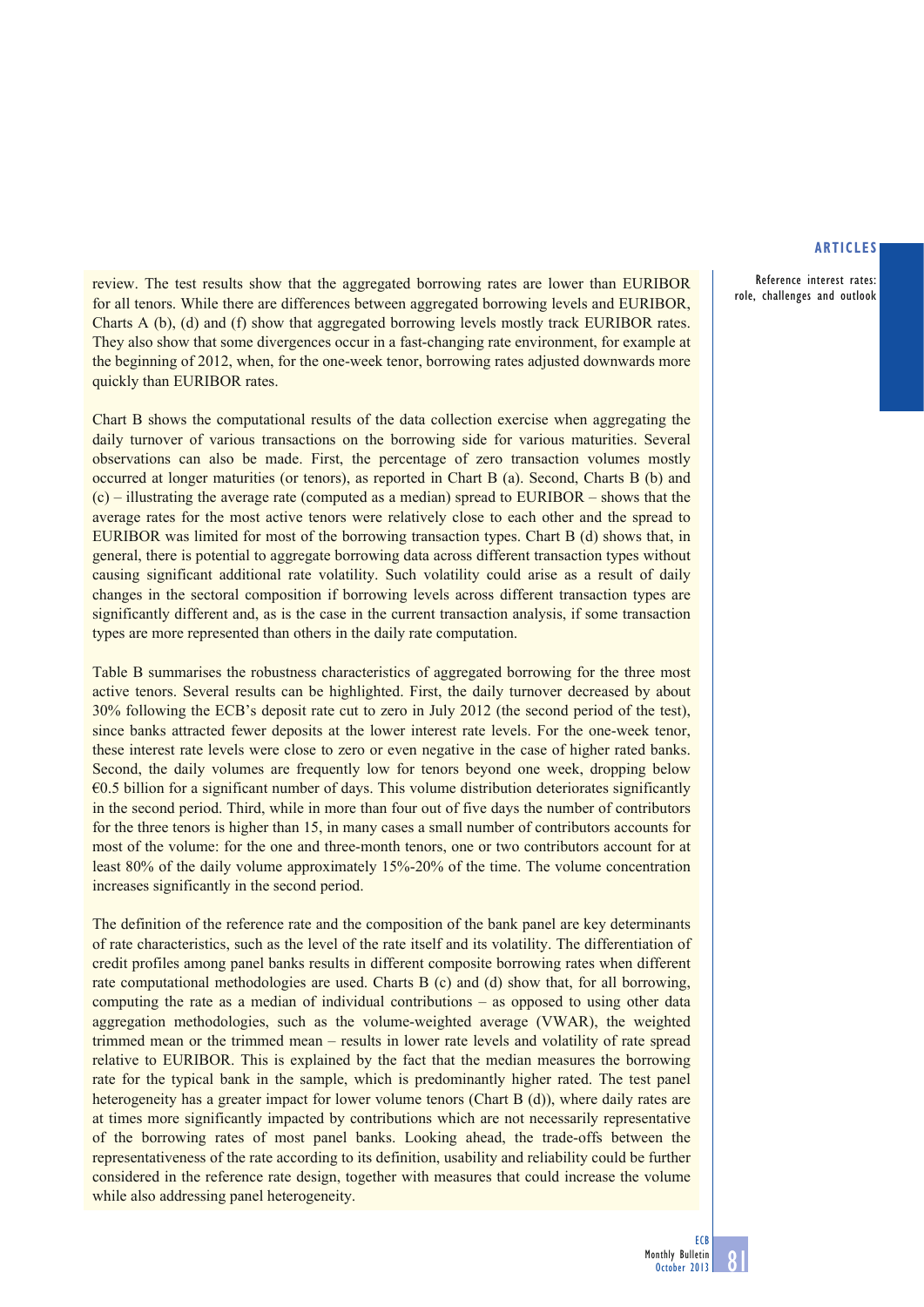

**Chart A Level of interest rates and daily turnover from the data collection exercise, January 2012 to February 2013**

82 ECB Monthly Bulletin October 2013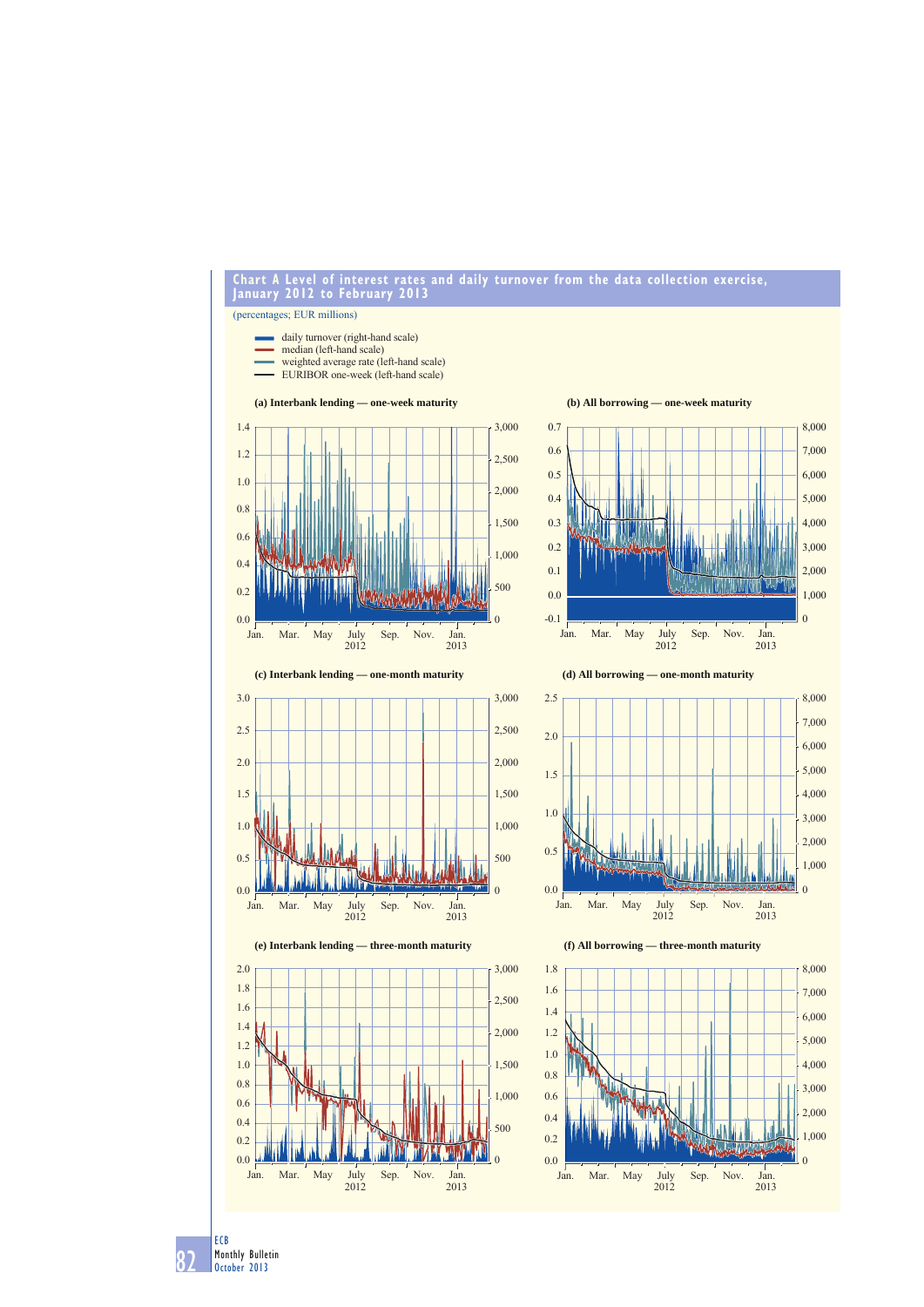





The ECB also considers it desirable that market participants can choose from a range of reliable and representative reference rates that reflect different needs and purposes. In the view of the ECB, reference rates representing the OIS derivatives market, sovereign risk or the secured money market segment, for example, could prove to be valid alternatives, coexist with EURIBOR and fulfil some of the purposes for which EURIBOR is currently used by some users. However, it is unlikely that these alternative reference rates would fully eliminate the need for reference rates that reflect banks' unsecured cost of funding for all users. As long as unsecured funding (also in terms of the issuance of short-term securities) still forms a significant part of a bank's funding, there is likely to be a need among some users for reference rates that allow banks to pass on their marginal borrowing costs.

# **5 CONCLUSIONS**

The allegations and evidence of the manipulation of key reference interest rates have called into question the adequacy of their current governance framework and methodology on which they are based. In order to re-establish their credibility – while preserving their benchmark role in the economy – the aim of the policy response that the ECB has strongly supported has been